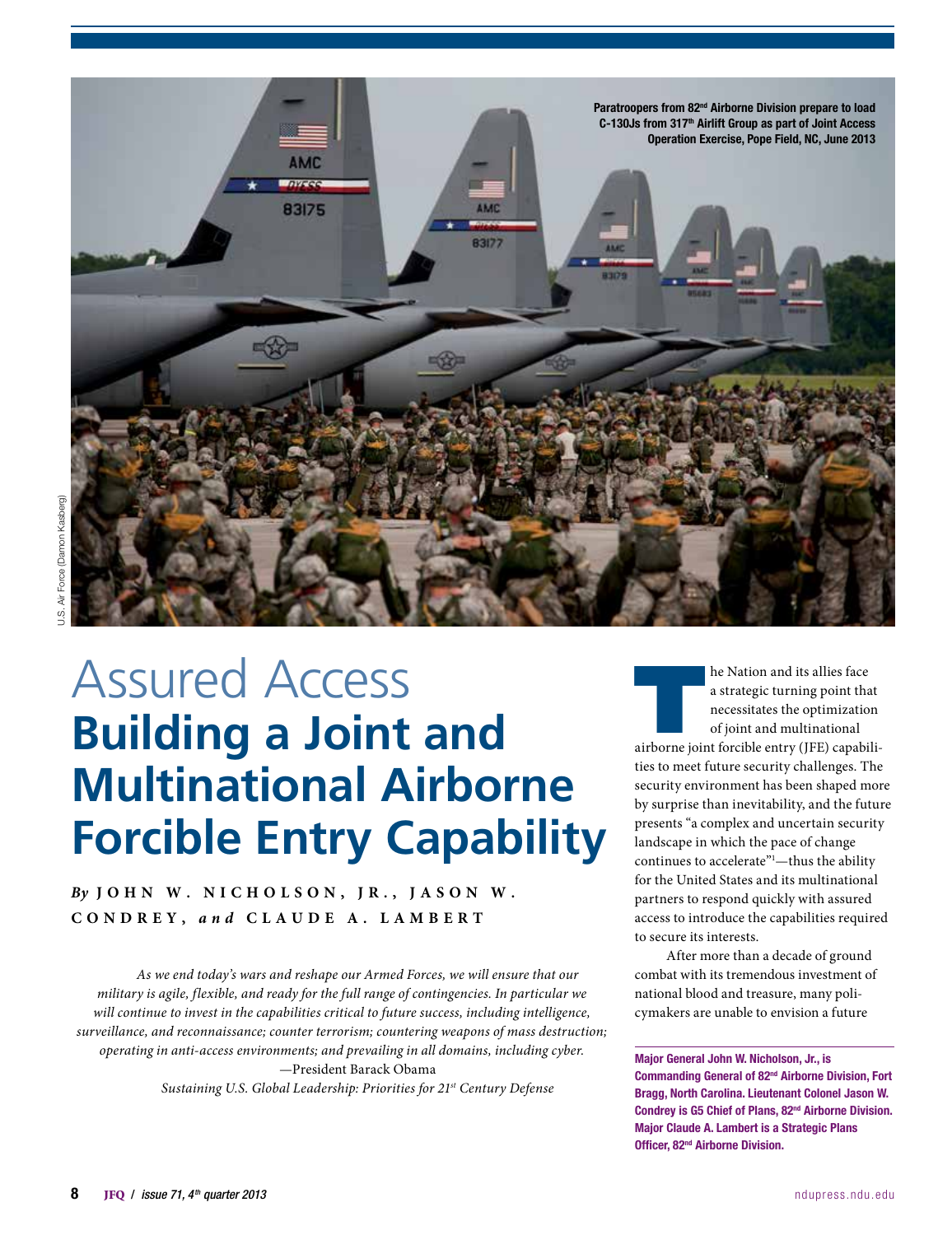requiring the commitment of ground forces. However, the contrary is more likely, with scenarios that could arise from traditional state-based military threats, "disorder" from intrastate conflict and failing governments, transnational threats, violent extremist organizations, disasters, and hybrid combinations. Clearly, most of these circumstances, particularly those involving the loss of control of weapons of mass destruction or the protection of threatened American lives or interests, will require the rapid introduction of ground forces, employed in uncertain to nonpermissive conditions as part of a suite of interdependent joint force capabilities.

Fiscal constraints increasingly limit overseas basing options and access to volatile regions. As a result, our adversaries will employ asymmetric capabilities and antiaccess/area-denial (A2/AD) strategies in the global commons and possible operating areas to limit, delay, or degrade the employment of joint and coalition forces. Consequently, ground forces employed in crisis response scenarios must be agile, responsive, and capable of JFE, operational maneuver from strategic distance, fighting immediately on arrival to seize lodgments, and exploiting the initiative gained when our air and naval partners defeat the in-depth A2/ AD efforts of our adversaries.

To ensure a robust and credible crisis response capability, the Department of Defense (DOD) directed the establishment of a joint Global Response Force (GRF), and the Army's contributions are centered on the unique capabilities of the 82<sup>nd</sup> Airborne Division—rapidly deployable, forcible entry capable, tailorable in composition, scalable in size, adaptable to multiple missions, and always at a high state of readiness. Throughout its history, the 82nd Airborne Division has answered the Nation's "911 call."

With troop deployments to Afghanistan waning, the 82<sup>nd</sup> regains focus on its core mission of airborne JFE. It does so in full recognition that this is an inherently joint mission requiring the regeneration of core competencies to guarantee the capabilities necessary to conduct airborne JFE. Additionally, the last decade of war has certainly reinforced the importance of interoperability with our allies, who we cannot afford to meet for the first time in combat. As a result, we must continue to foster relationships and train with the airborne forces of our multinational partners, who are typically the rapid

response forces of their respective nations, in full recognition of the likelihood of operating side-by-side should our countries choose to act in concert against future threats. Thus, as one peers into the future, it is clear that the United States must maintain a diverse GRF that is rapidly deployable to the source of a crisis, highly trained and ready, able to assure access in any environment, and fully interoperable with potential partners and allies.

## Prevailing in Defense

Since its inception, the employment or threat of employment of airborne units as the spearhead of an operation has repeatedly proved its strategic value by demonstrating compelling political resolve. This reinforces the old military adage that in order to deter an adversary, a nation must have the ability to defeat that adversary, and airborne forces are one of the most effective tools for doing so. Airborne JFE operations achieve tactical or operational surprise by making any spot in the world accessible and forcing an adversary to defend in all directions. During the last four decades, airborne JFE has proved itself as a credible option to demonstrate U.S. resolve by introducing significant combat power into both contested and uncontested operational environments. It remains the fastest way to introduce large numbers of ground forces—4,500 paratroopers in 30 minutes. As part of the GRF, the U.S. joint force has maintained the ability to deploy a brigade-size airborne force anywhere in the world within 96 hours of notification and, if needed, conduct forcible entry parachute assault to secure key objectives and execute follow-on combat operations ranging from deterring or defeating adversaries, protecting American and allied citizens and interests, securing key infrastructure, maintaining peace, or conducting stability operations or humanitarian assistance.

The 1983 intervention in Grenada during Operation *Urgent Fury* and the 1989 invasion of Panama in Operation *Just Cause* are notable airborne JFE operations that resulted in the restoration of legitimate governments.2 When diplomatic efforts failed to achieve policy objectives, our joint force quickly achieved air superiority and rapidly projected land power for the decisive effect of removing hostile regimes. The success of these operations undoubtedly deterred future aggressors across the globe.

Airborne JFE is such a powerful instrument of national power that the threat of its employment can be as compelling as the reality. The multinational military intervention in Haiti clearly demonstrated this strategic deterrent value. In September 1994, President Bill Clinton approved Operation *Uphold Democracy* to forcibly remove the military regime installed by the 1991 coup d'état that overthrew Jean-Bertrand Aristide, the elected president. The plan centered on an airborne JFE operation—distributing nearly 4,000 paratroopers from 82nd Airborne Division over two drop zones to achieve 40 tactical objectives.3 With 82nd Airborne Division en route in an air armada of over 60 planes, former President Jimmy Carter and General Colin Powell had the strategic leverage to force the capitulation of an illegitimate regime and avert a U.S. invasion of Haiti.4 A close synchronization of diplomatic efforts with a ready, responsive, and imposing airborne JFE capability provided the U.S. administration with a powerful deterrence tool to decisively confront and defeat aggression without firing a single round.

Airborne JFE is most effective because its associated forces are always in a high state of readiness, operationally adaptable, and ready for immediate employment. However, they are not limited to parachute assaults and lethal operations. They are agile forces prepared to meet myriad potential crises thanks to a training regimen for the full spectrum of operations against hybrid enemy threats.

The following three operations clearly demonstrate the broad utility of 82nd Airborne Division and its rapid response capability. In 1988, when the Sandinista government of Nicaragua threatened the borders of Honduras, President Ronald Reagan launched Operation *Golden Pheasant* to counter Nicaraguan military incursions into the border areas of Honduras. Airborne JFE forces departed home on a short-notice deployment exercise consisting of an airborne assault and air-land operations followed by combined patrols along the Honduran-Nicaraguan border. The deployment was publicly described as a joint maneuver exercise, but the show of force, covered by international media, caused the Sandinistas to rapidly withdraw across their border, effectively deescalating the situation.

Six days after his invasion of Kuwait, Iraqi President Saddam Hussein massed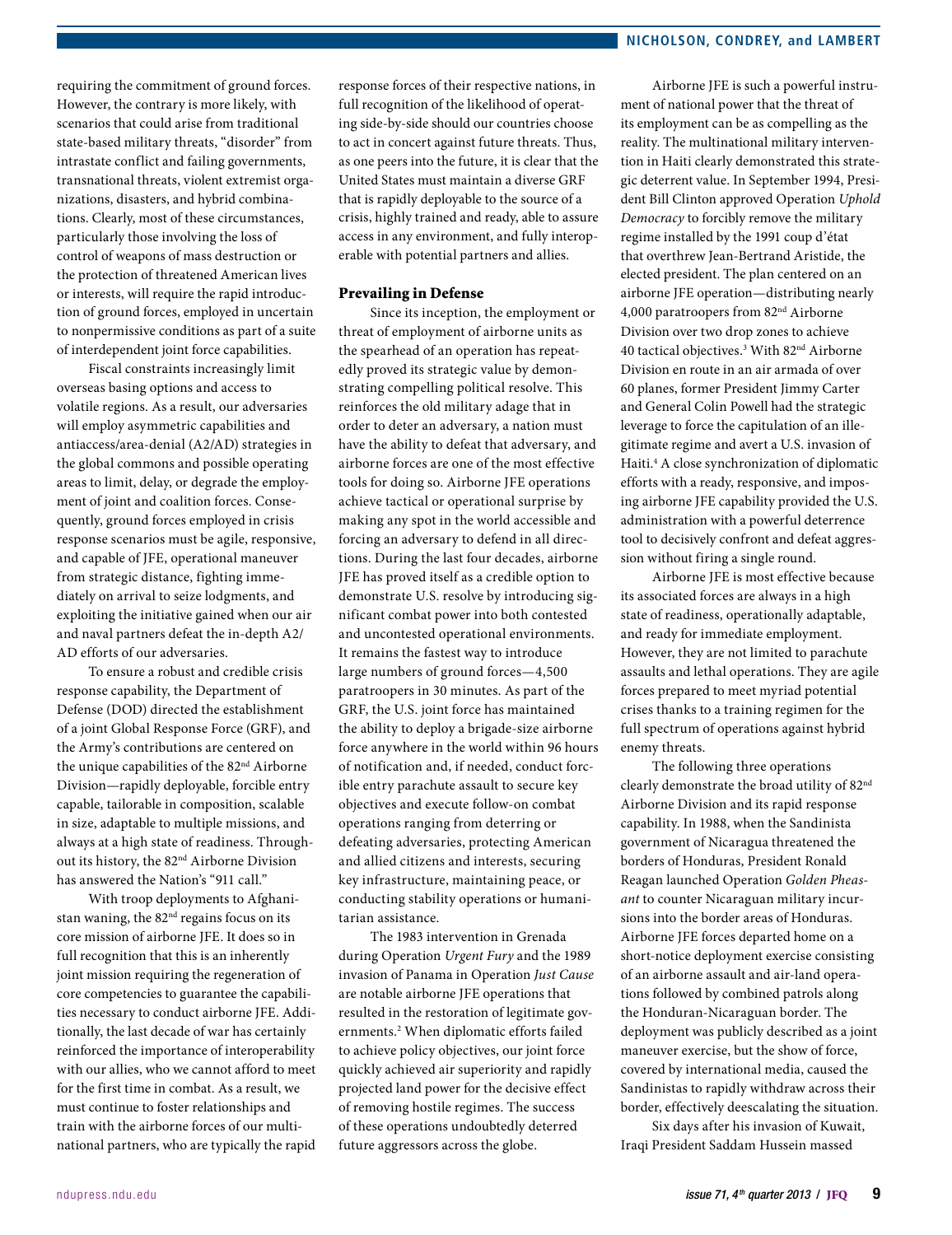## FORUM | Assured Access

his armored forces on the Saudi Arabian border, threatening the Kingdom's sovereignty. President George H.W. Bush ordered air and ground forces to deploy to Saudi Arabia in response to a request from King Fahd. Within 48 hours of notification, lead elements of the Division Readiness Brigade (DRB) were on their way to Dhahran, Saudi Arabia, becoming the initial American presence on the ground and drawing "the line in the sand."5 The 82nd Airborne Division

understanding, fell in on mature infrastructures, and enjoyed unchallenged access to the theaters. Units generally knew when they would deploy and when they would return, and were able to transition with their predecessors for weeks. We refined our conduct of counterinsurgency in this manner for all of the right reasons: to give Servicemembers every advantage possible, but we should not delude ourselves that this will be the nature of future conflicts.

*combining high standards of individual and unit readiness with a global force projection capability has provided policymakers with an undeniably critical instrument*

bought the joint force time to deploy and set the conditions for follow-on coalition forces to expel the Iraqi army from Kuwait.

More recently, 82nd Airborne Division rapidly deployed to meet urgent humanitarian needs due to the effects of Hurricane Katrina in New Orleans and a catastrophic earthquake in Haiti. In both instances, 82<sup>nd</sup> deployed on short notice, adapted to unique circumstances on the ground, and significantly contributed to assuaging human suffering. Though neither deployment involved an airborne operation, a parachute assault was considered for Haiti because of unknown runway conditions at Port au Prince International Airport and a compelling need to get assistance on the ground rapidly.

Combining high standards of individual and unit readiness with a global force projection capability that can mass land power on any piece of ground in the world has provided policymakers with an undeniably critical instrument of national power. Since World War II, there have been 16 instances of airborne JFE forces achieving critical national objectives. In the future, our country's leaders will undoubtedly want and require this capability as a means to achieve U.S. interests.

## Strategic Atmospherics

Our nation's longest war has understandably become somewhat predictable and formulaic in its conduct. International coalitions of up to 50 nations fought counterinsurgency in 2 countries against opponents who, although cunning and lethal, possessed a limited set of capabilities. Our forces enjoyed high levels of situational

The history of warfare tells us that future conflicts will occur unexpectedly and be characterized by uncertainty, friction, and dynamic political conditions. We must be prepared to conduct the full range of military operations against opponents who will possess some high-end niche capabilities (air defense, surface-to-surface missiles, chemical/biological weapons, and so forth), which may afford them some asymmetric advantage. In the initial stages, we will not possess all of the situational understanding that we desire and will have to fight for access to the theater against opponents' antiaccess capabilities. Our support infrastructures will be immature and expeditionary. Fortunately, we have the most combat-experienced leadership at all levels in our history, which is learning and leading units through this transition to be trained and ready for the nature of future conflicts.

Unlike the drawdown in the 1990s, the joint force today is decisively engaged in over 70 countries. Simultaneously, the Services confront equipment modernization requirements despite a decade of soaring budgets. More important, the United States faces a security environment that continues to become more uncertain, complex, and dangerous.6 As Washington responsibly draws down forces in Afghanistan, the joint force prepares for a different future—one involving "come as you are" conflicts with both powerful nation-state and elusive nonstate opponents that are capable, well organized, and lethally equipped.

A global view of the future operating environment makes clear that our adversaries have made considerable gains in the weapons, technologies, and methods necessary to fulfill their A2/AD strategies. Our adversaries now have access to more lethal and disruptive technologies including precision-strike cyber warfare instruments and proliferation of weapons of mass destruction. As a result, both state and nonstate actors have the capability to perpetrate violence and disruption on a grand scale.<sup>7</sup> Our adversaries have also captured "lessons learned" from coalition operations during the Iraq and Afghanistan conflicts. Inexpensive investments in A2/AD will provide increased protection and standoff capabilities limiting freedom of action in the global commons and the terrain where we operate.

The joint force must maintain the ability to credibly dissuade, deter, and defeat adversaries as they present themselves. At the low end of the threat spectrum, we will encounter guerrilla-type opponents armed with limited A2 capabilities but vast experience with the employment of low-tech AD as they blend into the population.<sup>8</sup> Like the Afghan Taliban, they will choose the time and place for contact with the joint force. In the middle of the spectrum we can expect to see Hizballah-like forces that employ hybrid tactics and techniques that combine irregular and guerrilla competencies with modern weapons.9 Though this type of threat is not new, their employment of A2/ AD strategies, likely under no formalized or centralized command and control, would be less vulnerable to the comprehensive pressure of organized U.S. diplomatic efforts and military power.<sup>10</sup> At the high end of the spectrum are the conventional forces of state actors, against whom we have historically built our grand strategy and force structure. We expect them to employ robust A2/AD capabilities.

As the United States looks globally and develops ways to counter our adversaries' A2/AD capabilities, it must consider resource constraints. Over the last decade, policymakers deliberately accepted risks associated with threat advances in A2/ AD strategies and capabilities in order to mitigate operational and strategic risk associated with Iraq and Afghanistan.<sup>11</sup> As DOD reshapes its strategy to face future challenges, it is almost universally agreed that this method can no longer continue and that failure to adapt to the nature of future warfare may equate to unacceptable risk to U.S. interests abroad.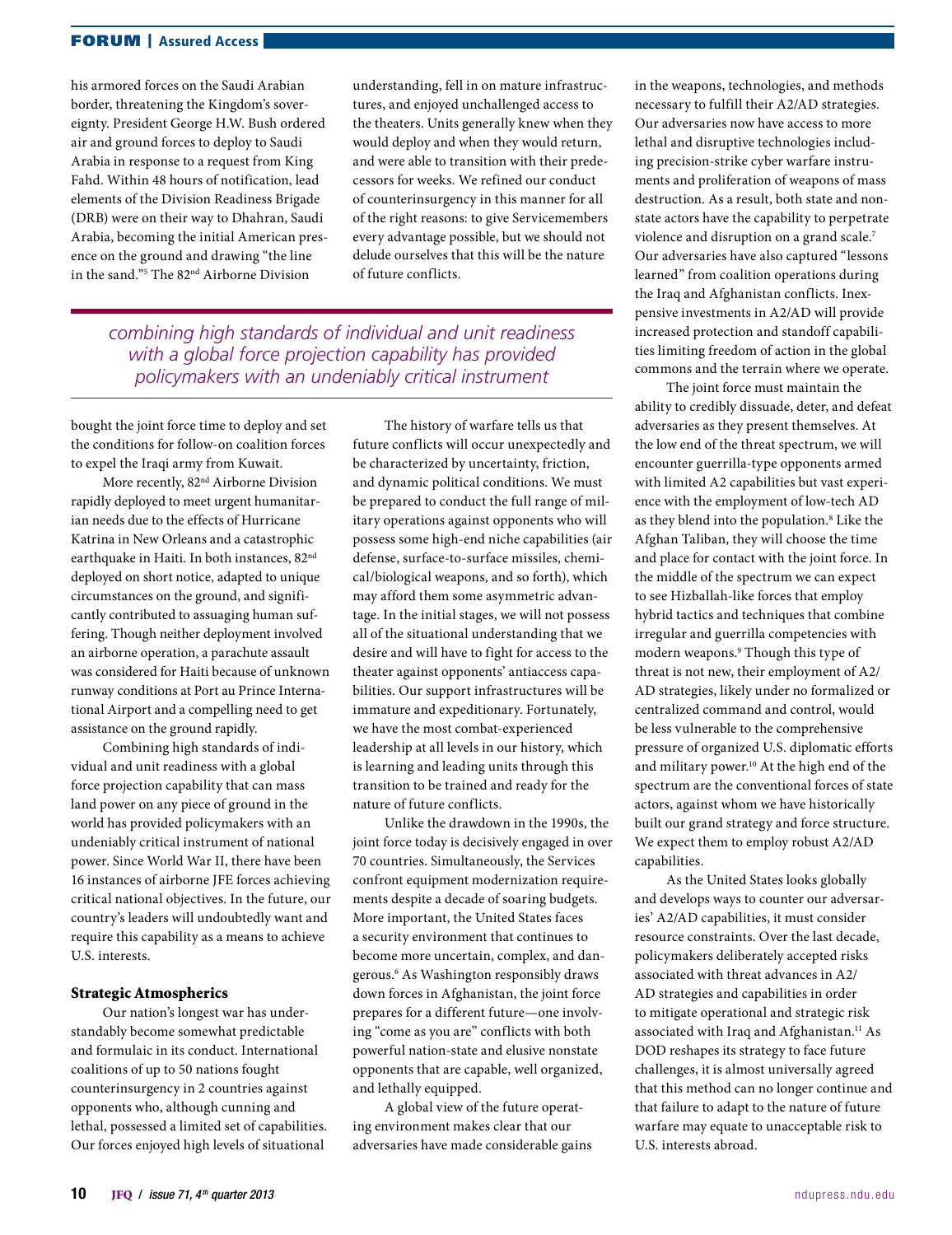Cuts to force structure and the realignment of forces to a more continental U.S. -based posture will undoubtedly shape the perceptions of allies, future partners, and adversaries regarding our ability to meet current obligations and address emerging threats and crises. Historically, the presence of forward-stationed forces clearly demonstrated a commitment to protecting the global commons and a willingness to enter into conflict to achieve strategic stability and secure U.S. interests.<sup>12</sup> As the Army repositions forward forces stateside, the ability to maintain treaty obligations and conduct military engagement will rest on the shoulders of expeditionary forces. Observant adversaries will take notice of the decline in presence and implement strategies that threaten the ability of joint forces to traverse the global commons and project land power to gain and maintain access at a time and location of their choosing.<sup>13</sup>

Our allies have also been grappling with shrinking defense budgets, causing them to reexamine national priorities and the strategic policies that drive their force structure and capability decisions. Though each nation approaches the problem differently, the ability to provide responsive forces to deter and defeat threats as well as respond to unforeseen contingencies remains a common priority. The British are dividing their land forces into a Reaction Force and an Adaptable Force. Three Armored Infantry Brigades organized for expeditionary operations and a single Air Assault Brigade "trained and equipped to undertake the full spectrum of intervention tasks" comprise the Reaction Force available for short-notice contingencies.14 The French continue to embrace the concept of expeditionary forces as critical to maintaining national interests. According to their White Book, currently under revision, France will maintain "an intervention capability that is flexible and reactive, capable of conducting the entire spectrum of operations, often with the same men."15 Their recent success with airborne JFE in Mali during Operation *Serval* reinforces their importance to crisis response capabilities and may indicate that little will change regarding how the French defense establishment will prioritize its resources. For many of our North Atlantic Treaty Organization partners, increasing budgetary pressures place them in a situation where they will optimize force structure and resource decisions so if they are

not able to fight alone, they are able to fight within a coalition and maintain maximum autonomy.16

The 2010 Quadrennial Defense Review, the 2011 National Military Strategy, and the President's 2012 Defense Strategic Guidance, *Sustaining U.S. Global Leadership: Priorities for a 21st Century Defense*, each emphasize that the United States will face future access challenges to the global commons and critical regions of the world. Thus a critical core capability for the United States is the ability to "rapidly and globally project power in all domains."17 The United States must overcome the illusion of unopposed strategic and operational access to locations deemed integral to securing core national interests. To prevail over the most complex national security challenges, our leadership must determine how it might breach sophisticated A2/AD capabilities, conduct opposed forcible entry, and maintain access and freedom of action in each contested domain despite persistent area-denial threats.<sup>18</sup>

#### Shaping an Airborne JFE

As previously discussed, all of our country's strategic policy documents highlight our adversaries' pursuit of A2/AD capabilities. In response, Chairman of the Joint Chiefs of Staff Michael Mullen described the following core military competencies necesthe GRF. In order to respond to global contingencies, the GRF—as a microcosm of what DOD offers as a whole—provides a menu of rapidly deployable forces to give national leaders and combatant commanders options for dealing with unforeseen challenges. As contributors to the GRF, the Services must organize, train, equip, and maintain their GRF contributions to ensure strategic flexibility, strategic depth, and strategic reach.

*Strategic Flexibility.* The GRF provides our leadership with strategic flexibility by delivering tailorable and scalable formations via multiple methods, which requires our adversaries to defend in all directions. In order to deliver these formations over great distances, the Army is dependent on the capabilities and future modernization plans of the Air Force and Navy. To achieve crossdomain effectiveness against A2/AD strategies arrayed in depth and time, each Service must collaborate on multidomain requirements using airborne, amphibious, and air assault JFE elements. This collaboration would drive the capabilities and resources necessary to achieve opposed entry, maintain freedom of action, and defeat adversaries who continue to employ AD strategies.<sup>21</sup>

Initial in-depth efforts to breach A2/ AD threats would rely heavily on the Navy and Air Force. However, once enemy air defenses are neutralized and a lane is estab-

# *initial in-depth efforts to breach A2/AD threats would rely heavily on the Navy and Air Force*

sary to defeat aggression: "complementary, multi-domain power projection; joint forcible entry; and the ability to maintain joint assured access to the global commons and cyberspace should they become contested."19 In recognition of emerging adversarial capabilities and changes in U.S. force posture, Admiral Mullen subsequently directed the development of the Joint Operational Access Concept, which is intended to guide how the joint force overcomes access challenges to achieve strategic goals. The concept defines general principles that describe how the joint force would approach opposed access and requisite capabilities for a cross-domain and in-depth execution.<sup>20</sup> These factors should largely determine the size, structure, and resources necessary to shape the core joint force capabilities and capacities required by

lished, airborne forces allow the joint force to maintain the momentum by rapidly seizing key terrain and infrastructure to enable further penetration or follow-on operations. Once a foothold is seized and a lodgment established, follow-on forces would arrive; the joint force would then transition from reacting to A2/AD threats to dislocating and defeating the enemy at their origin. In recognition that a one-size-fits-all capability will likely fall short of unanticipated demands, the GRF must provide a mission-tailored force, in both size and capability, that is prepared to gain access and operate and sustain itself against the range of threats across a distributed battlefield under the harshest conditions.22 To meet those requirements, airborne JFE forces are ready to provide more than 4,500 paratroopers and mission-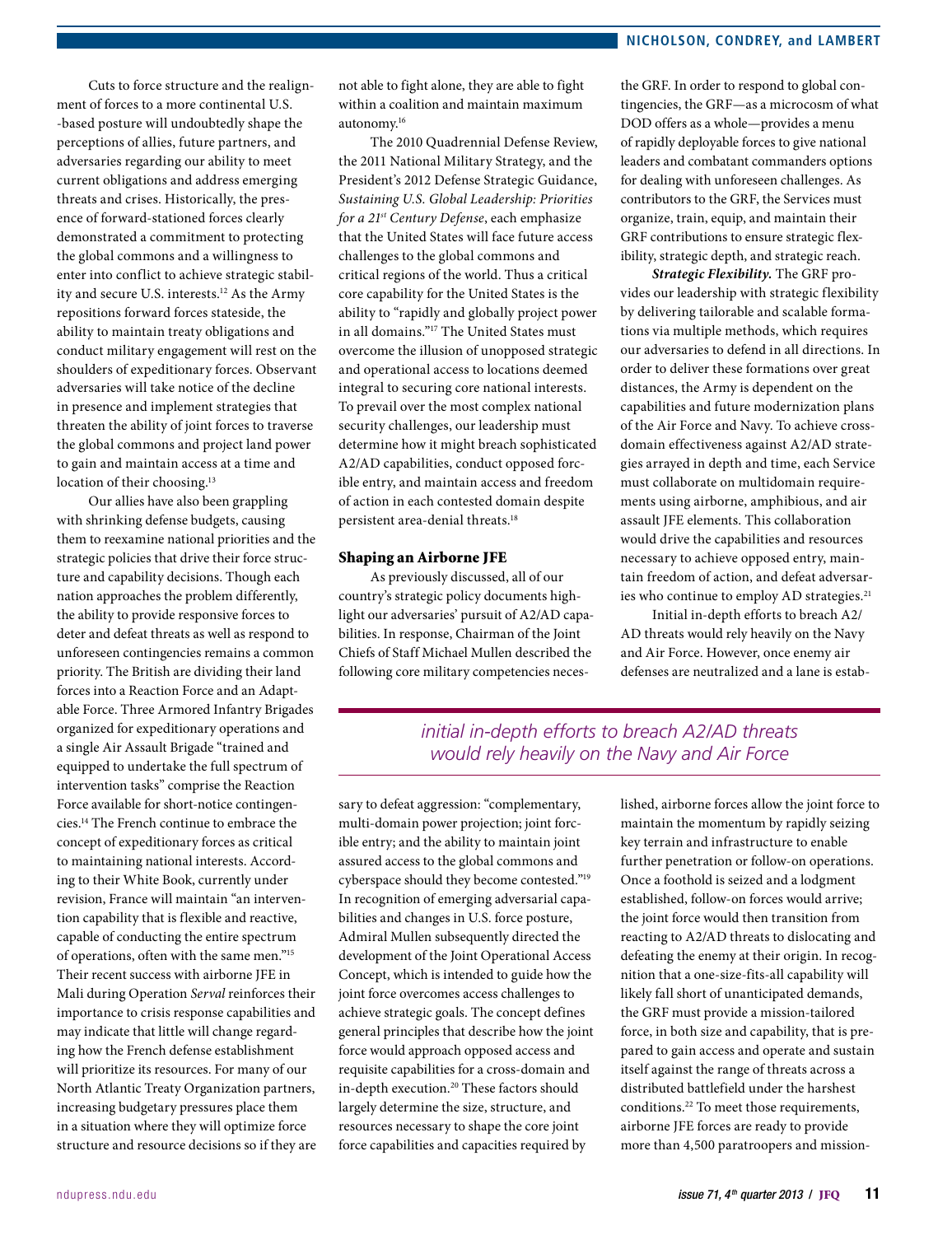## FORUM | Assured Access

essential equipment, arrive anywhere in the world within 96-hours plus flight time and parachute into multiple drop zones in a matter of minutes. This immediately provides a full set of mission-tailored joint, DOD, and partner capabilities seizing the initiative from our adversaries and expanding a tactical airborne capability to achieve operational effects.

*Strategic Depth.* Inherently, joint and combined action forms the foundation for strategic depth. While the United States has always retained the right to act alone in pursuit of its national interests, the preference is to cooperate with allies, building political legitimacy with a multinational alliance, to achieve common objectives. U.S. interests are rarely isolated from other nations, and this creates opportunities to cooperatively deepen security ties, address common security challenges, and develop combined strategies to deter and defeat acts of aggression.<sup>23</sup> More than a decade of coalition operations has taught us how to approach problems as a partner, enhance interoperability in planning and command and control, and leverage nation-specific competencies to achieve collective goals that would otherwise be unattainable.

This is true with airborne JFE, where fiscal realities have driven likely partner nations to make choices that limit their rapid reaction forces' abilities to execute unilateral operations. These partners, however, still possess complementary capabilities and niche competencies that can advance combined efforts to achieve common goals. The French intervention to aid the Malian army against al Qaeda affiliates near Timbuktu, Mali, in January and February 2013, is an example. During Operation *Serval*, the French 11th parachute brigade and special operations forces conducted three opposed airborne operations to decisively defeat the threat where it was based.<sup>24</sup> Though uniquely enabled by the presence of French support structures in neighboring countries, the French military lacked the strategic airlift to gain and maintain access. Ten countries provided strategic airlift, refueling, and other specialized capabilities to cover the shortfalls. French air force officials remarked that "international partners, including the United States for the first time, were comfortable working under French operational command because of years of joint training and increased command and control (C2)

interoperability."25 Operation *Serval* demonstrated how our partners embrace a new paradigm—where collaboration and the combination of limited capabilities create the ability to mass joint forces to decisively defeat aggression in remote areas of the world that would otherwise remain inaccessible.

We have entered an era when mission requirements no longer allow individual Services and, in some cases, individual nations to act alone. To this end, the 82nd cooperates with airborne forces from 15 nations in a multinational airborne community of purpose to ensure interoperability and rapid response capability development. An underlying outcome of airborne JFE is that it serves as the mechanism to facilitate the introduction and employment of other DOD and partner capabilities, purposefully conveying tactical action into operational effect. Hence, strategic depth requires pervasive interoperability within the joint force and between the United States and its allies. If this is not addressed, we may find our vital national interests under attack and just beyond our reach.

*Strategic Reach.* Providing a responsive airborne JFE capability that projects land power anywhere on the globe is possible only through inter-Service collaboration that defines mission requirements and requisite capabilities and then allocates sufficient resources and training. The joint force has become increasingly interdependent, but Service-centric budget planning, programming, and execution complicate the ability to develop and maintain critical multidomain capabilities. Currently, Services and partner nations struggle to balance mission demands, personnel management, and modernization requirements, while trying to reduce expenditures. Under such conditions, prioritizing resources against unanticipated future challenges becomes problematic.

To provide the joint force with flexible options, 82nd Airborne Division, the Army's largest contributor to the GRF, concentrates its focus on "winning the next war" by building competencies at every echelon in the following areas:

■ GRF-directed mission training with a specific emphasis on deploying an airborne Infantry Battalion task force within 18 hours of notification to conduct airborne JFE and an airborne Brigade Combat Team within 96 hours of notification

■ strategic deployment process and ensuring the ability to rapidly out-load personnel and equipment under short notice with joint partners

■ mission command capability to conduct joint, interagency, intergovernmental, and multinational (JIIM) crisis-action planning prior to deployment, continue planning and situational awareness during the deployment and while en route, and employ small footprint command nodes that use reach-back to 82nd Airborne Division's main command post and joint operations center at Fort Bragg

■ aligned training exercises and objectives with emerging combatant commander requirements and JIIM partners.

However, 82nd Airborne Division must balance these efforts with the requirement to continue to provide forces to Afghanistan and remain postured to reinforce units already forward. As the Army's most ready force, 82nd Airborne Division must prepare for the future while maintaining a commitment to winning the current war.

The Air Force is the most critical enabler of airborne JFE. Not only does it supply the strategic lift to deploy airborne forces and enablers, but, depending on proximity to the littorals, it may have the sole responsibility for defeating enemy A2/AD through offensive and defensive counter-air and suppression and destruction of enemy air defenses. A global response capability thus requires setting priorities and posture decisions that ensure effective global enroute infrastructure and the maintenance of strategic lift assets.26 Current fiscal goals force senior leaders in the Services to make tough choices that meet real-world mission demands first and then mitigate the effects on fleet maintenance, modernization, and training to meet future challenges. In a January memo, the Secretary and the Chief of Staff of the Air Force explained the rationale behind prioritization and curtailment of flying hours and operational and international training exercises. An 18 percent reduction in flying hours has led to a flying stand-down from spring to fall of fiscal year (FY) 2013, driving nearly all flying units not deploying to "unacceptable readiness levels," sacrificing preparedness for contingencies. To mitigate risk to the current mission, cuts were disproportionately applied across the force.27 For Air Force Mobility Command, those reductions equated to a 40 percent